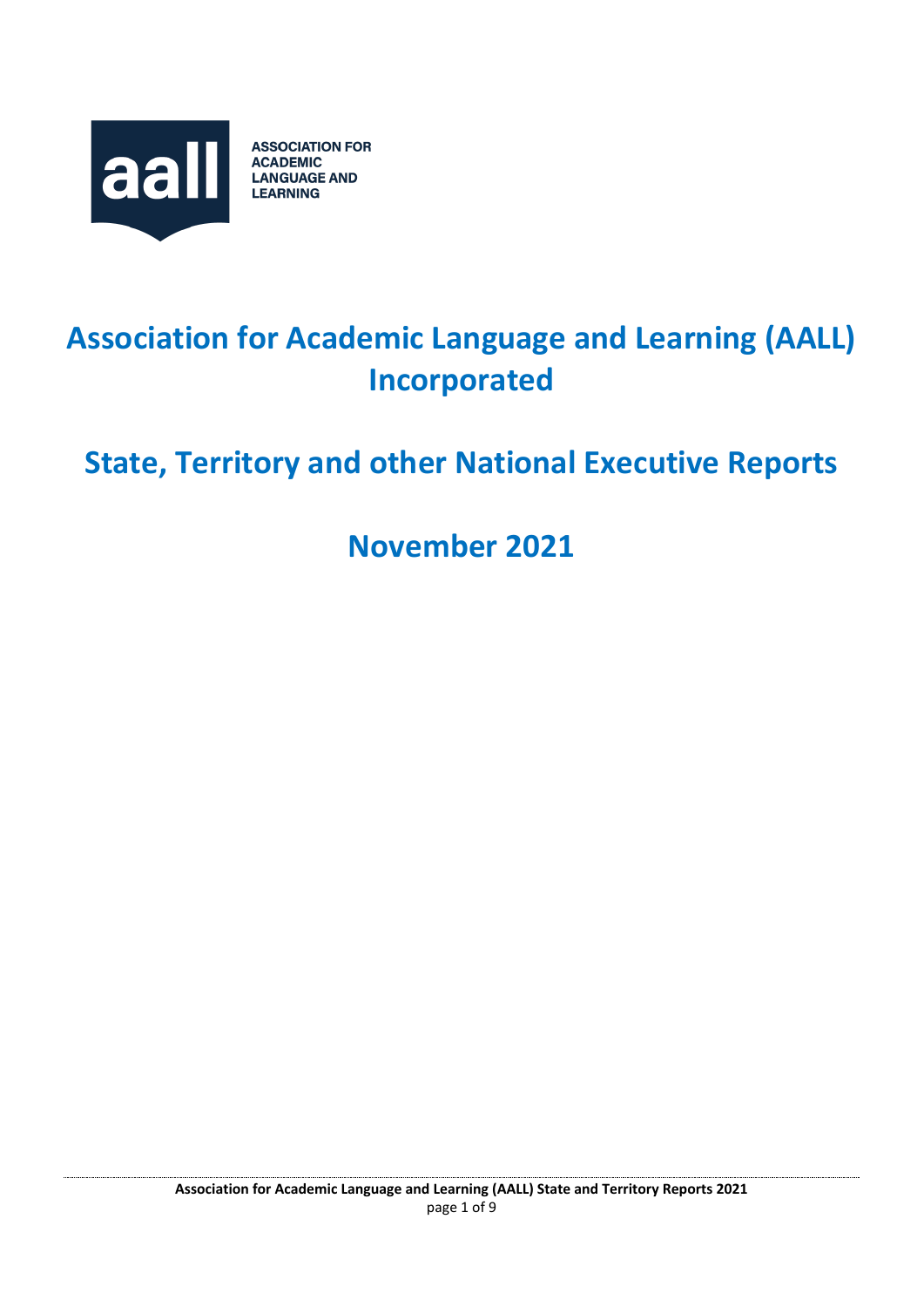### **Contents**

| <b>Australian Capital Territory</b>    | 3              |
|----------------------------------------|----------------|
| Representatives                        | 3              |
| Members                                | 3              |
| Meetings                               | 3              |
| Website                                | 3              |
| Social Media                           | 3              |
| New South Wales                        | 4              |
| <b>NSW Representatives</b>             | 4              |
| <b>Additional Executive Members</b>    | 4              |
| Members                                | 4              |
| Correspondence                         | 4              |
| Meet the Author PD Events              | 5              |
| <b>Public Officer</b>                  | 5              |
| Senior Counsel and Assistant Treasurer | 5              |
| Northern Territory                     | 5              |
| NT Representatives                     | 5              |
| Members                                | 5              |
| Meetings                               | 5              |
| Conference                             | 5              |
| Queensland                             | 6              |
| Representatives                        | 6              |
| <b>Additional Executive Members</b>    | 6              |
| Members                                | 6              |
| Meetings                               | 6              |
| Vice-President                         | 6              |
| Grants                                 | 6              |
| Memberships and New Members            | 6              |
| Journal                                | 7              |
| Treasurer                              | $\overline{7}$ |
| South Australia                        | 7              |
| Representatives                        | $\overline{7}$ |
| Members                                | 7              |
| Meetings                               | 7              |
| Tasmania                               | 7              |
| Representatives                        | 7              |
| Members                                | 7              |
| Meetings                               | 7              |
| Secretary                              | 8              |
| Victoria                               | 8              |
| Representatives                        | 8              |
| <b>Additional Executive Members</b>    | 8              |
| <b>Members</b>                         | 8              |
| Connect. Inspire. Share. PD Events     | 8              |
| Western Australia                      | 9              |
| Representatives                        | 9              |
| Members                                | 9              |
| Meetings                               | 9              |
| President                              | 9              |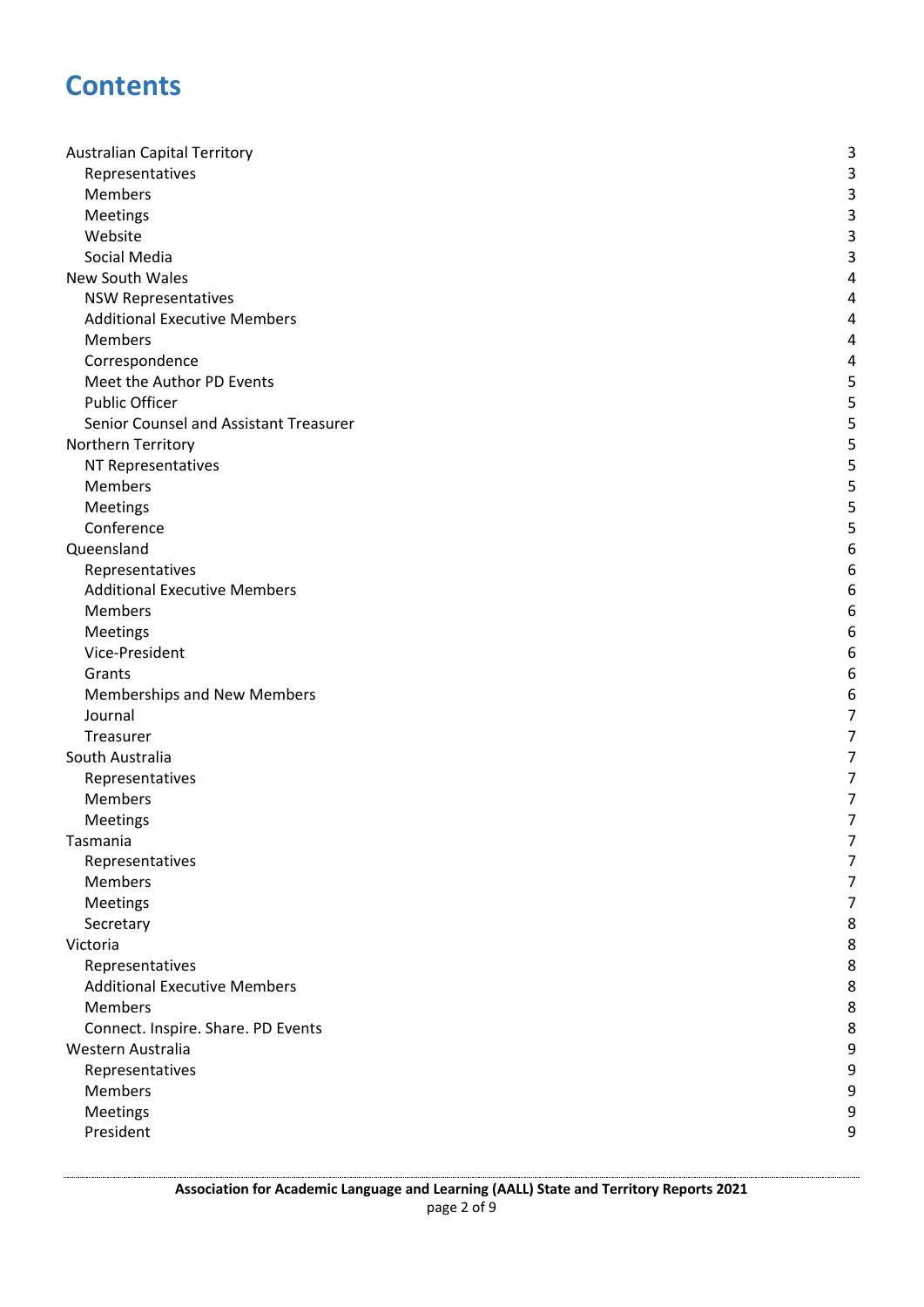## <span id="page-2-0"></span>*Australian Capital Territory*

#### <span id="page-2-1"></span>**Representatives**

- **Lesley Cioccarelli**, AALL Social Media (Canberra Institute of Technology)
- **Gail Heinrich**, AALL Website Co-ordinator (University of Canberra)

#### <span id="page-2-2"></span>**Members**

ACT has 18 members from:

- Australian Catholic University, Canberra
- ADFA, UNSW
- Australian National University
- The University of Canberra
- Canberra Institute of Technology
- Crawford School of Public Policy

#### <span id="page-2-3"></span>**Meetings**

The AALL ACT Chapter held two meetings this year. We were fortunate to meet in person before the ACT lockdown at the University of Canberra on Friday 30th April, where we caught up on news from our local ALL centres and shared innovations from 2020. We met again, but online this time, on Tuesday 2nd November. We picked up the theme from the recent national forum on *Connect, Inspire, Share* and discussed "What do you want from AALL? And what could we be doing as an ACT chapter – locally and/or nationally?".

We have decided to aim for bi-monthly meetings next year, with a mix of online and face to face. Members suggested topics for discussion for the meetings, and our local representatives/organisers will schedule themes for meetings based on these. There was also a suggestion of cross-institutional mentoring. Our members are generally happy with what they are currently getting through AALL nationally and in the ACT chapter.

#### <span id="page-2-4"></span>**Website**

A great deal of work has gone into ensuring that the new AALL website is functional and up-to-date, with useful content and features, such as a newsfeed on the [AALL homepage,](https://www.aall.org.au/) with easy ways to [join AALL](https://www.aall.org.au/become-a-member/) and [update](https://www.aall.org.au/my-account/)  [membership information.](https://www.aall.org.au/my-account/) The website continues to be a work in progress. Members are invited to explore key sections that we have been working on:

- [About our association -](https://www.aall.org.au/about-our-association/) AALL mission and goals, and links to the constitution, executive, history and ICALLD;
- [PD opportunities](https://www.aall.org.au/professional-development/) current professional development opportunities and links to recordings of previous events;
- [Events](https://www.aall.org.au/events/) a calendar of upcoming and recent events;
- [Resources and publications](https://www.aall.org.au/resources-publications/) links to JALL and key documents of interest to members; and
- [Grants](https://www.aall.org.au/grants/) notifications and advice on grant opportunities through AALL.

Gail Heinrich has coordinated the website, with assistance from Siri Barrett-Lennard and Lesley Cioccarelli.

#### <span id="page-2-5"></span>**Social Media**

The **AALL Facebook Group - <https://www.facebook.com/groups/AusAALL>** - continues to be the main forum for communication between members across the country. It is used to share AALL news and events, plus anything else that might be of interest to AALL members. Group members can post and comment, so is a useful forum for discussion. We currently have 272 members on the group, but note that this is not cross-checked with the membership lists, as it is seen as a way for people to find AALL and encourage them to join.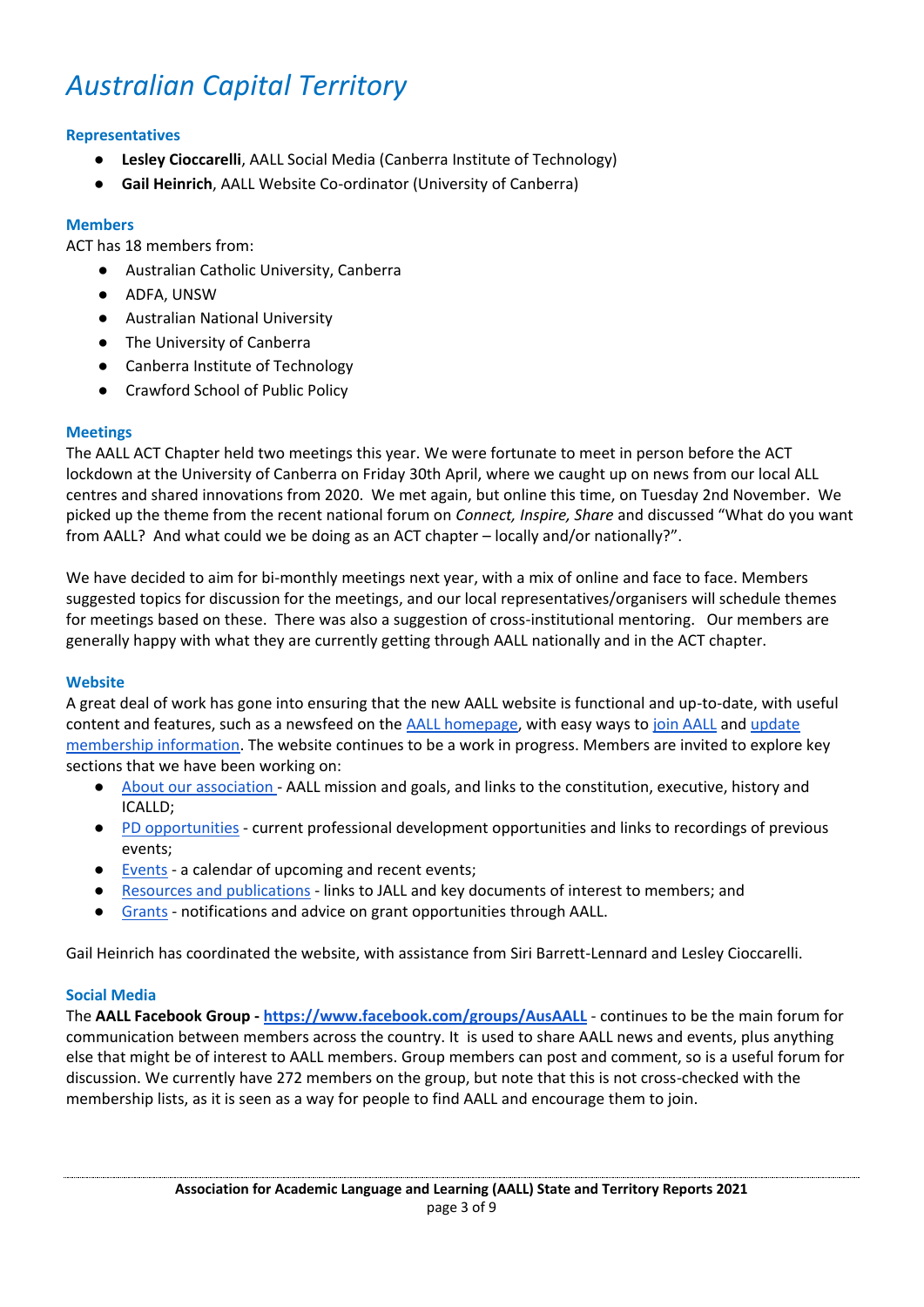The **AALL Twitter account - <https://twitter.com/AusAALL>** - now has 328 followers. It is used to share AALL news and events and also share through retweets, news and events from our ICALLD-affiliated associations around the world.

The **AALL YouTube channel[:](https://www.youtube.com/channel/UCYjq1AHotc5dBkA2qwDPCNQ) <https://www.youtube.com/channel/UCYjq1AHotc5dBkA2qwDPCNQ>** hosts recordings of the *Connect, Inspite, Share* sessions, and we plan to add more event recordings here in the future. We have also added playlists for other related events that have recordings (so far, ICALLD 2016 Symposium and the AALL Conference 2015).

Lesley Cioccarelli has managed AALL Social Media channels.

## <span id="page-3-0"></span>*New South Wales*

#### <span id="page-3-1"></span>**NSW Representatives**

- **Rosemarie Fonseka, AALL Meet the Author PD Events**
- **Leighana Thornton**, AALL Public Officer, AALL Meet the Author PD Events (Australian Catholic University)

#### <span id="page-3-2"></span>**Additional Executive Members**

● **Alex Barthel,** AALL Senior Counsel and AALL Assistant Treasurer

#### <span id="page-3-3"></span>**Members**

NSW has 66 members from:

- Australian College of Physical Education
- Australian Catholic University
- Australian College of Applied Psychology
- Australian School of Accounting
- Charles Sturt University
- Macquarie University
- The University of Newcastle
- The University of Notre Dame, Sydney
- Southern Cross University
- The University of Sydney
- Torrens University
- University of New England
- University of NSW
- University of Wollongong
- University of Technology, Sydney
- Western Sydney University

#### <span id="page-3-4"></span>**Correspondence**

The NSW state representatives surveyed the NSW membership at the end of 2020 to find out how the state chapter could best support them. As a result, a series of events called 'Meet the Author' (see below) was created to meet networking and professional development needs.

Correspondence from members was mainly requests for data which is now available on the ALL centre table.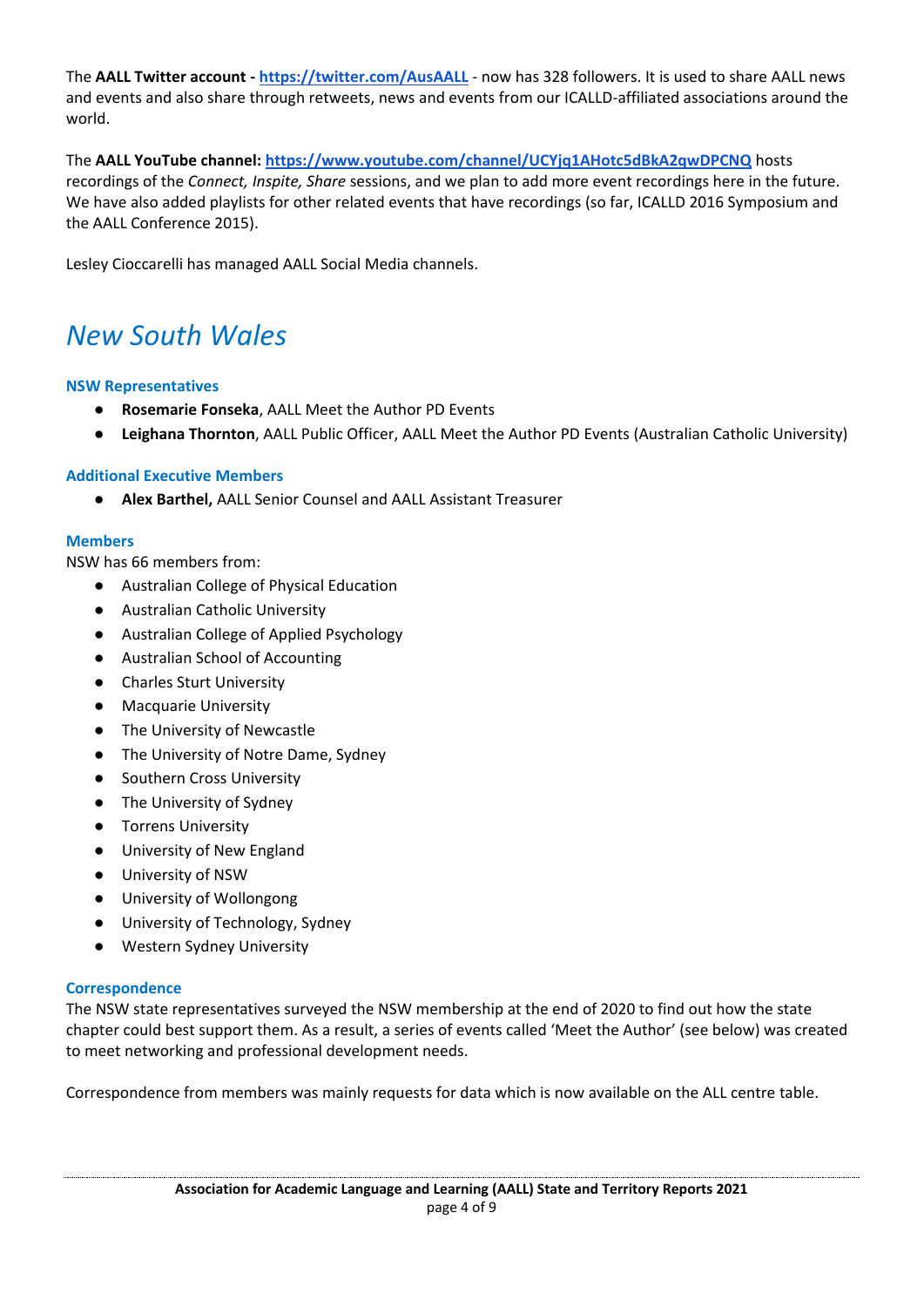#### <span id="page-4-0"></span>**Meet the Author PD Events**

Although this series was a NSW initiative, because the events were held online, all members were encouraged to participate.

Participants were asked to read and reflect on a selected article from a recent issue of the Journal of Academic Language and Learning before each event. Each event began with the author of that article briefly summarising their research. Participants were then put into state-based breakout rooms to network and discuss the implications of the research on their practice. Participants returned to the main room for a Q&A session.

Attendance, participation, participant feedback and author feedback were all encouraging. Reader numbers of the selected articles doubled as a result of the event.

Rosemarie Fonseka and Leighana Thornton organised Meet the Author PD Events. May Kocatepe, Alice Lee, Rhonda Siu, Lesley Cioccarelli, Gail Heinrich, Siri Barrett-Lennard and Steve Campitelli provided invaluable support and advice.

Three events were held in 2021. Information is available on our [Meet the Author webpage.](https://www.aall.org.au/meet-the-author/)

#### <span id="page-4-1"></span>**Public Officer**

As Public Officer, Leighana Thornton has ensured legal reporting rights for AALL are met. She has been the central contact for the association, managing [contact us](https://www.aall.org.au/contact/) queries, and organising access to shared executive documents.

#### <span id="page-4-2"></span>**Senior Counsel and Assistant Treasurer**

Alex Barthel has helped to mentor and support executive members, and has contributed to working parties and other key executive functions this year, taking on the role of Assistant Treasurer, helping to review grant applications, assisting with AALL table updates and presentations, and leading the writing of [AALL history,](https://www.aall.org.au/our-history/) a key resource for members interested in ALL developments in Australia.

### <span id="page-4-3"></span>*Northern Territory*

#### <span id="page-4-4"></span>**NT Representatives**

**Raelke Grimmer**, AALL Conference Convenor (Charles Darwin University) **Andrew Pollard**, AALL Conference Convenor (Charles Darwin University)

#### <span id="page-4-5"></span>**Members**

NT has 7 members from:

● Charles Darwin University

#### <span id="page-4-6"></span>**Meetings**

This year saw the restructure of the existing Language and Learning unit at Charles Darwin University and the appointment of a new team to support students in language and learning across both Higher Education and VET.

Raelke and Andy met with Kathrin Dixon, secretary of the NT branch of ATESOL to discuss opportunities for shared PD sessions between the NT branches of the two organisations.

#### <span id="page-4-7"></span>**Conference**

Raelke, Andy and Nicola Rolls have also spent much time over the year working on organising the [15th Biennial](https://aallconference2021.cdu.edu.au/)  [AALL Conference: Diversity, Distance and Digitalisation](https://aallconference2021.cdu.edu.au/). For the first time in the AALL's history, the conference is taking place completely online. It will feature four keynote speakers and an extensive program of presentations over three days (17-19 November).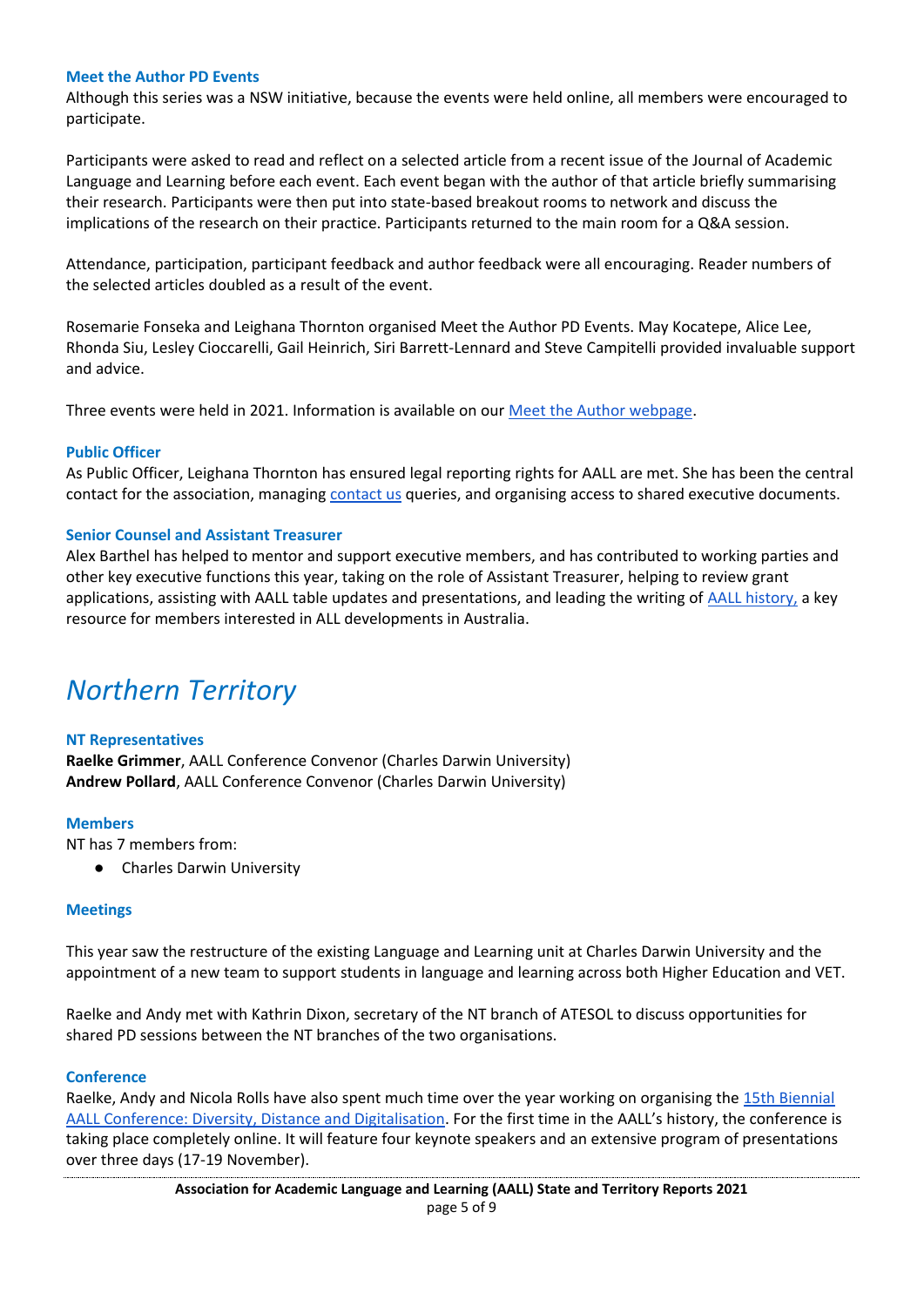## <span id="page-5-0"></span>*Queensland*

#### <span id="page-5-1"></span>**Representatives**

- **Sally Ashton-Hay**, AALL Vice-President (Southern Cross University)
- **Shirley Brown**, AALL Memberships and New Members (Bond University)

#### <span id="page-5-2"></span>**Additional Executive Members**

**David Rowland, JALL Editor and AALL Treasurer** 

#### <span id="page-5-3"></span>**Members**

Queensland has 45 members from:

- Australian Catholic University
- ADFA
- AIPC
- Bond University
- Central Queensland University
- Griffith University
- James Cook University
- Queensland University of Technology
- Southern Cross University
- The University of Queensland
- University of Southern Queensland

#### <span id="page-5-4"></span>**Meetings**

Unfortunately, we were unable to hold any Qld chapter meetings this year. We are hoping to hold an event in the first half of 2022.

#### <span id="page-5-5"></span>**Vice-President**

AALL was pleased to host an International Consortium of Academic Language and Learning Developers (ICALLD) Symposium-over-time presentation on May 21, 2021 for members from Scotland, England, Canada, New Zealand and Australia. The presentation was entitled *Updating the AALL Australian University Register of ALL Centres/Units*.

This presentation arose from an AALL Grant project and provides a current snapshot of the ALL sector in Australia. Many members were interested in conducting a similar project in their own countries. The ICALLD presentation was given by Alex Barthel, Amanda Muller and Sally Ashton-Hay.

#### <span id="page-5-6"></span>**Grants**

Grant applications requested \$19, 854.13 this year in Round 1 and Round 2. The projects proposed varied on topics and were generally of a high quality. It was positive to see the thoughtful consideration and variety of projects proposed this year and to have AALL on the forefront of interesting and relevant research in our field. A huge thanks to reviewers Kate Chanock, Alex Barthel, Shirley Brown, Siri Barrett-Lennard and Sally Ashton-Hay.

#### <span id="page-5-7"></span>**Memberships and New Members**

As a new initiative this year, Shirley has been sending out a welcome letter to all new and renewing members. The idea was to introduce new members to what AALL has to offer and to remind existing members of the PD events available and channels of communication such as the FaceBook page and AALL website. We are hoping to encourage more ALL advisors to join AALL especially since we still have reduced membership fees.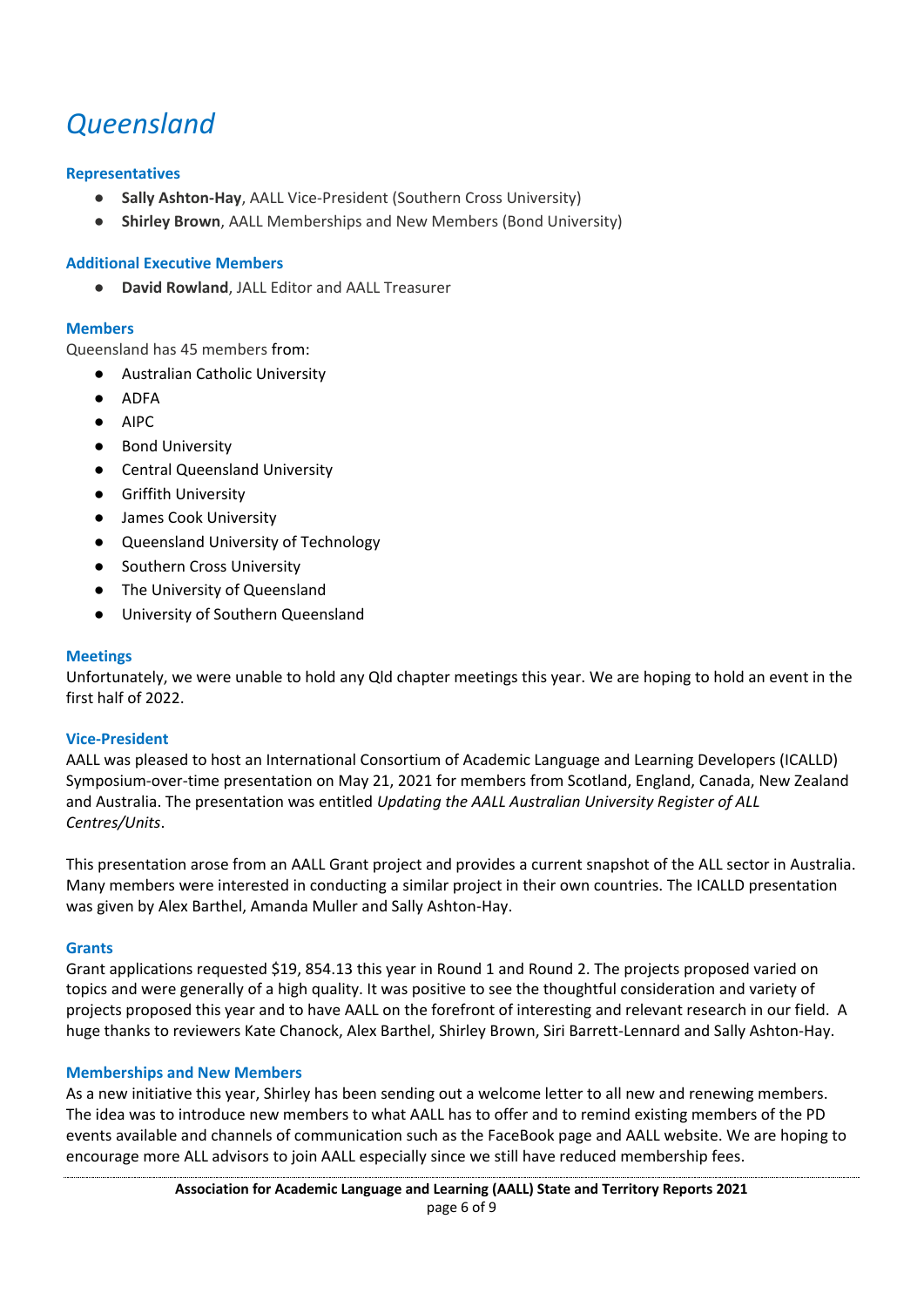#### <span id="page-6-0"></span>**Journal**

David Rowland has managed the [Journal of Academic Language and Learning](https://journal.aall.org.au/index.php/jall) (JALL), leading an editorial team that also included Kate Chanock, Andrew Johnson, Tim Moore, Brownyn James, Alexandra Marrugo, Averil Grieve, and until partway through the year, Cally Guerin. This year, ten articles, one reflection and one letter have been published, with several other papers under review. More information is available in the Journal News report on the AGM webpage on the [AALL website.](https://aall.org.au/)

#### <span id="page-6-1"></span>**Treasurer**

David Rowland has been the Treasurer this year, assisted by Alex Barthel and Siri Barrett-Lennard as cosignatories to the account. David has ensured that the Association continues to be in a very healthy position financially, which has made it possible to extend reduced membership rates introduced last year to support members struggling financially with the impacts of coronavirus, as well as to support a range of grants this year, and upcoming website updates and enhancements.

### <span id="page-6-2"></span>*South Australia*

#### <span id="page-6-3"></span>**Representatives**

- **Rebekah Clarkson** (University of South Australia)
- **Kirstin Marks** (University of South Australia)

#### <span id="page-6-4"></span>**Members**

SA has 12 members from:

- The University of Adelaide
- Flinders University
- The International Hotel Management College
- The University of South Australia

#### <span id="page-6-5"></span>**Meetings**

A catch up of SA-AALL is planned to coincide with the conference, and will take the form of an in-person conference dinner!

### <span id="page-6-6"></span>*Tasmania*

#### <span id="page-6-7"></span>**Representatives**

Amelia Dowe, AALL Secretary (University of Tasmania)

#### <span id="page-6-8"></span>**Members**

Tasmania has 3 members from:

● The University of Tasmania

#### <span id="page-6-9"></span>**Meetings**

This year there have been no meetings held in Tasmania. This was partly due to low member numbers in the state, and partly due to restructuring of the academic language and learning area. We hope to build interest in the association over the next year, and to increase membership if possible.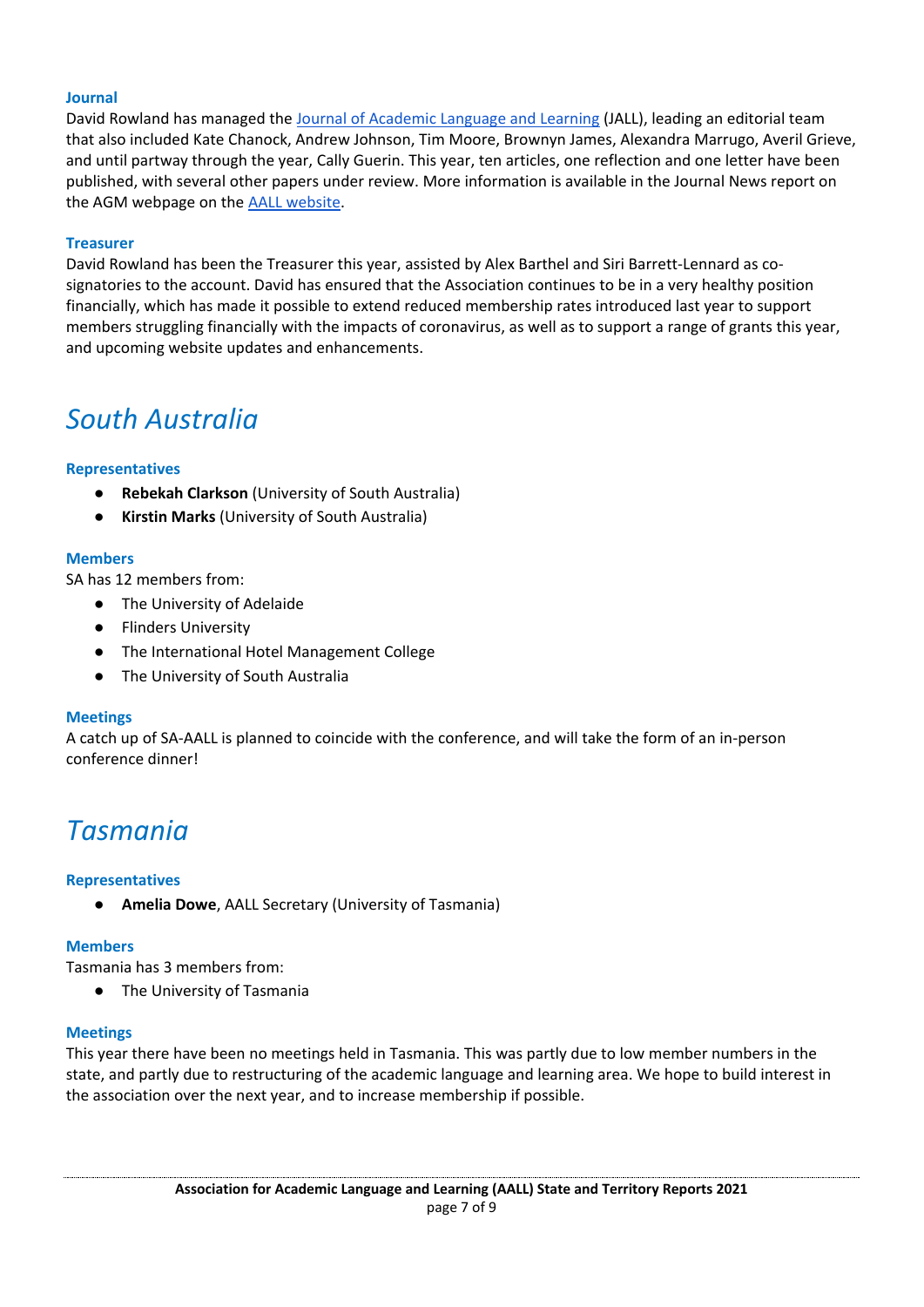#### <span id="page-7-0"></span>**Secretary**

Amelia stepped into the role of Secretary in December 2020 to fill a mid-term vacancy. The role has involved preparing and circulating meeting agendas, taking and sharing meeting notes, and assisting with the election process.

### <span id="page-7-1"></span>*Victoria*

#### <span id="page-7-2"></span>**Representatives**

- **Elena Verezub**, AALL Connect. Inspire. Share. PD Events (Swinburne University of Technology)
- **Steve Campitelli**, AALL Connect. Inspire. Share. PD Events (University of Melbourne)

#### <span id="page-7-3"></span>**Additional Executive Members**

● **Kate Chanock**, AALL Senior Counsel

#### <span id="page-7-4"></span>**Members**

Victoria has 46 members from:

- Australian Catholic University
- Asia Pacific International College
- CDU
- CQU
- Crown College Institute of HE
- Deakin University
- Federation University
- La Trobe University
- Monash University
- Swinburne University of Technology
- The University of Melbourne
- Victoria University

#### **Meetings**

Victoria did not host any state meetings this year, something we will look to rectify in 2022 as life returns to something resembling normal.

#### <span id="page-7-5"></span>**Connect. Inspire. Share. PD Events**

Steve Campitelli and Elena Verezub organised and facilitated 4 more sessions of Connect Inspire Share PD series, now in its second 'season'.

Our first event saw Prof. John Munro presenting on 'The multiple ways of knowing: A framework for fostering effective academic learning and for unpacking learning difficulties'. Event 2 was Dr Charles Sevigny presenting on ''Re-imagining, re-inventing and challenging traditional assessment approaches – an academic's perspective." The 3rd CIS was Dr Fiona Burrows talking about ''Connecting through conversation: Creating a sense of belonging for new pathways students and establishing a university culture where pastoral care is everyone's business."

Finally, we had AALL President Siri Barrett-Lennard leading a workshop discussion on ''Making the most of your AALL membership – opportunities to develop your practice, engage in collaborative research, build a professional profile, publish and network with other academic language and learning professionals locally, nationally and internationally."